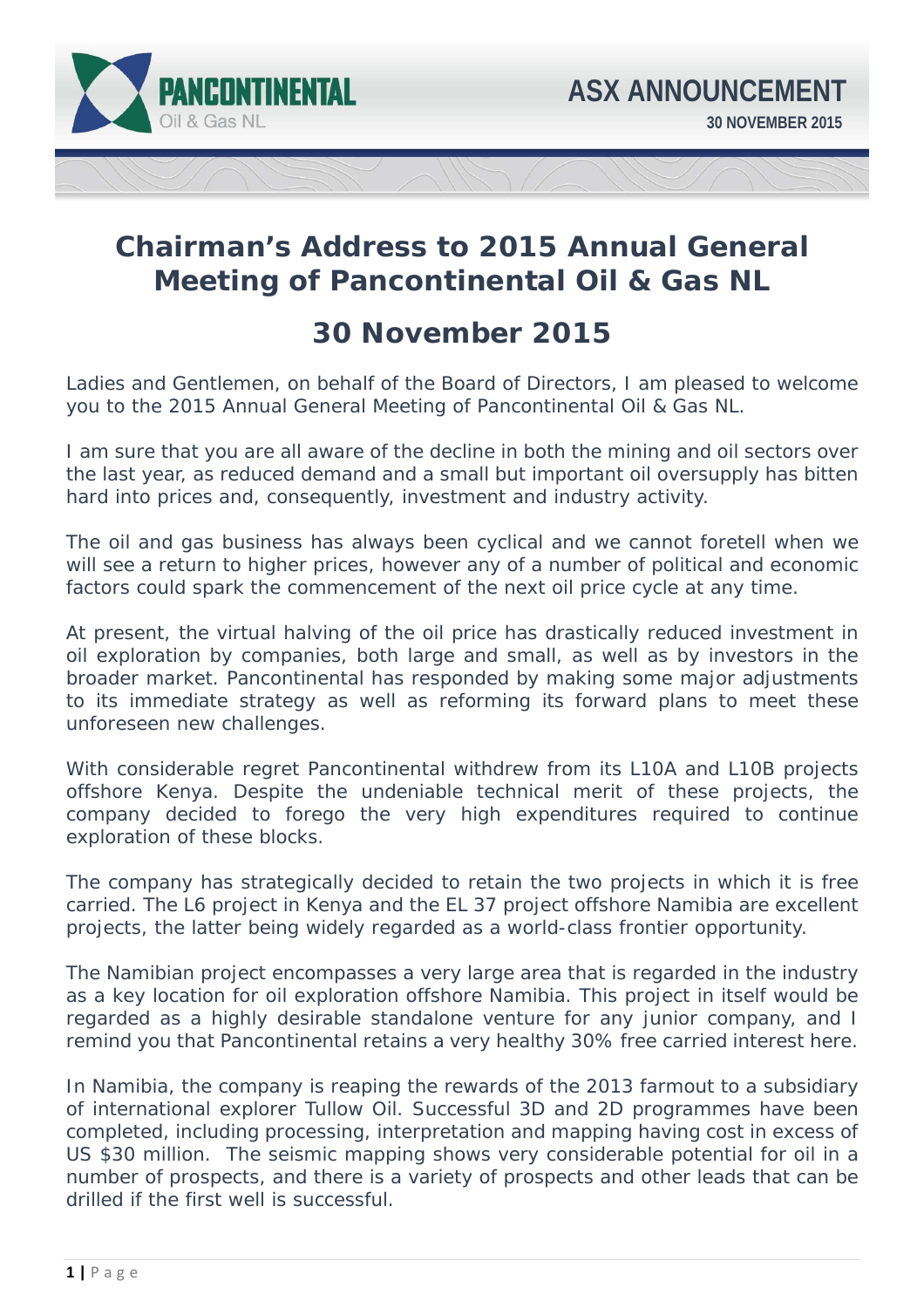Pancontinental estimates that the best 4 of these prospects and leads have potential to hold more than 900 million barrels\* of oil on a best estimate basis. This is effectively 260 million barrels\* net potential to Pancontinental.

Regarding these estimated prospective resources, please refer to the cautionary statements that you will find appended to this address as it appears on the ASX and Pancontinental's websites.

### *\*Cautionary Statement*

 *The estimated quantities of petroleum that may potentially be recovered by the application of a future development project(s) relate to undiscovered accumulations. These estimates have both an associated risk of discovery and a risk of development. Further exploration appraisal and evaluation is required to determine the existence of a significant quantity of potentially moveable hydrocarbons. Prospective resources – best estimate, 100% basis – see disclaimers for further information.* 

The project operator Tullow is negotiating with a farminee for drilling in EL 37 and Pancontinental itself is seeking to divest part of its interest for cash. Such divestments are normal and are used in the industry to manage risk, as is particularly necessary in the current industry climate.

In EL 37 the joint venture will continue the process of selecting a drilling site from the various prospect alternatives, and we expect that drilling planning will commence in 2016 with a well in that year or early 2017. Tullow needs to exercise its option to drill by end-March 2016 and we fully expect that this will happen.

In our L6 project in Kenya, we have agreed to an onshore farmin by neighbouring operator Milio International.

Planning for seismic and a well here has been drawn out unfortunately, due to local issues, and we hope to see some activity "on the ground" in the coming year. Offshore, we have a number of prospects mapped on 3D seismic, and here we hope to see renewed interest as the industry pulls out of the current trough.

Turning to the funding aspects of Pancontinental's activities, you will be aware that the company had its last capital raising from equity markets in 2012. We are very fortunate that this raising preceded the slump in oil prices. Since then the company has self-funded exploration and corporate expenditure.

Prudent management of funds and resources has helped to maintain cash reserves, however the Board is now looking at all options to improve the company's capital position, and we will report on this at the appropriate time.

Pancontinental is now considering divesting a small percentage of the company's project holdings, while maintaining a meaningful equity interest. Despite the current industry climate, there is sufficient interest in those projects to make such a divestment worthwhile.

Your company is respected amongst its peers as an insightful explorer that has the proven capability to secure high quality projects and to leverage these by successful farmouts. Pancontinental will continue to seek out high quality new projects in the anticipation of an inevitable industry revival.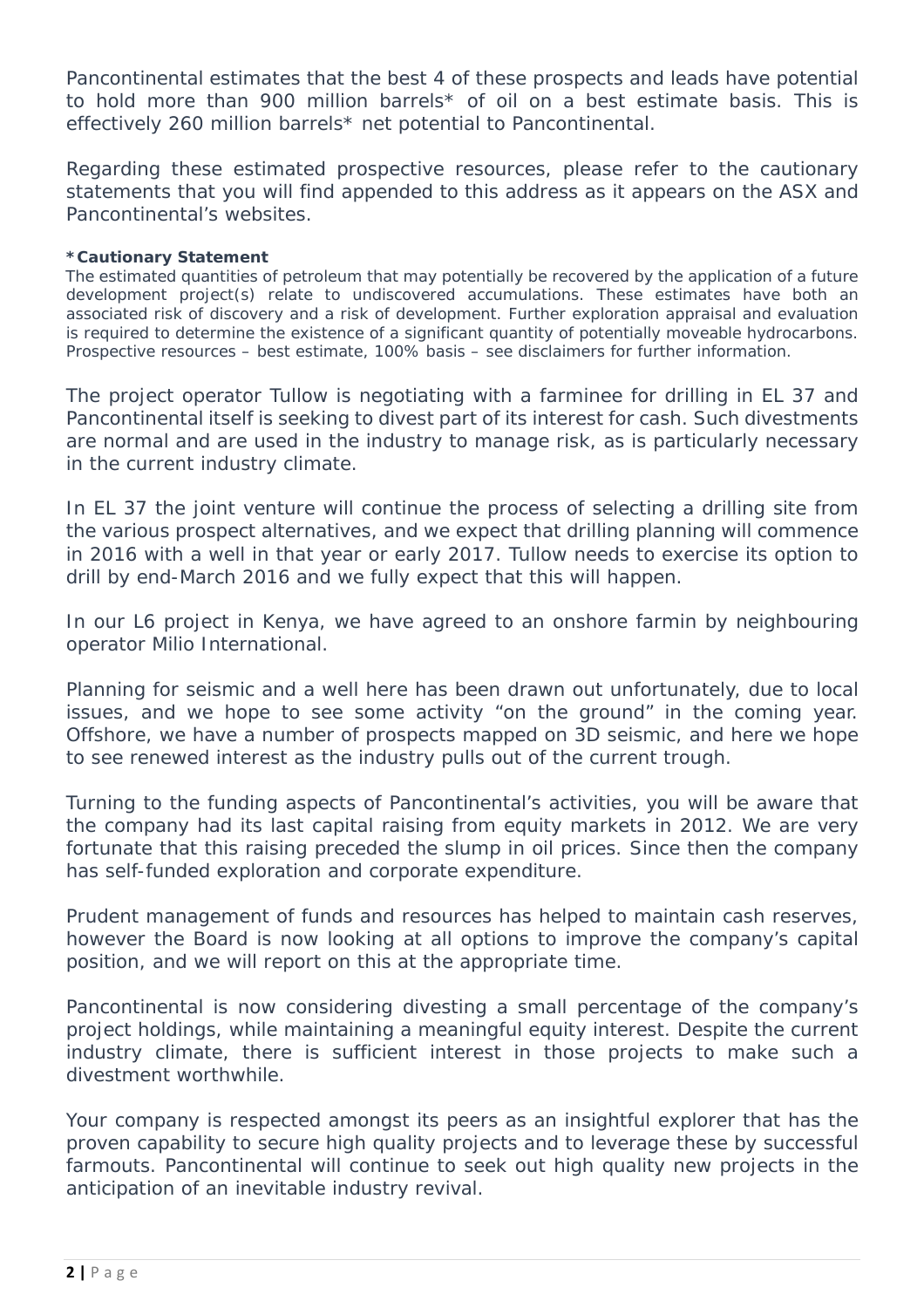Meanwhile, with drilling expected to be planned in EL 37, the financial year ahead promises to be exciting, even if current market conditions persist.

Pancontinental's small team has continued to work its way through this challenging period, and I sincerely thank all members for their efforts. As always, I also thank you, the company's Shareholders for your continuing support.

### *\*Cautionary Statement*

 *The estimated quantities of petroleum that may potentially be recovered by the application of a future development project(s) relate to undiscovered accumulations. These estimates have both an associated risk of discovery and a risk of development. Further exploration appraisal and evaluation is required to determine the existence of a significant quantity of potentially moveable hydrocarbons. Prospective resources – best estimate, 100% basis – see disclaimers for further information.* 

Yours sincerely for and on behalf of **Pancontinental Oil & Gas NL** 

**HD Kennedy, Chairman**